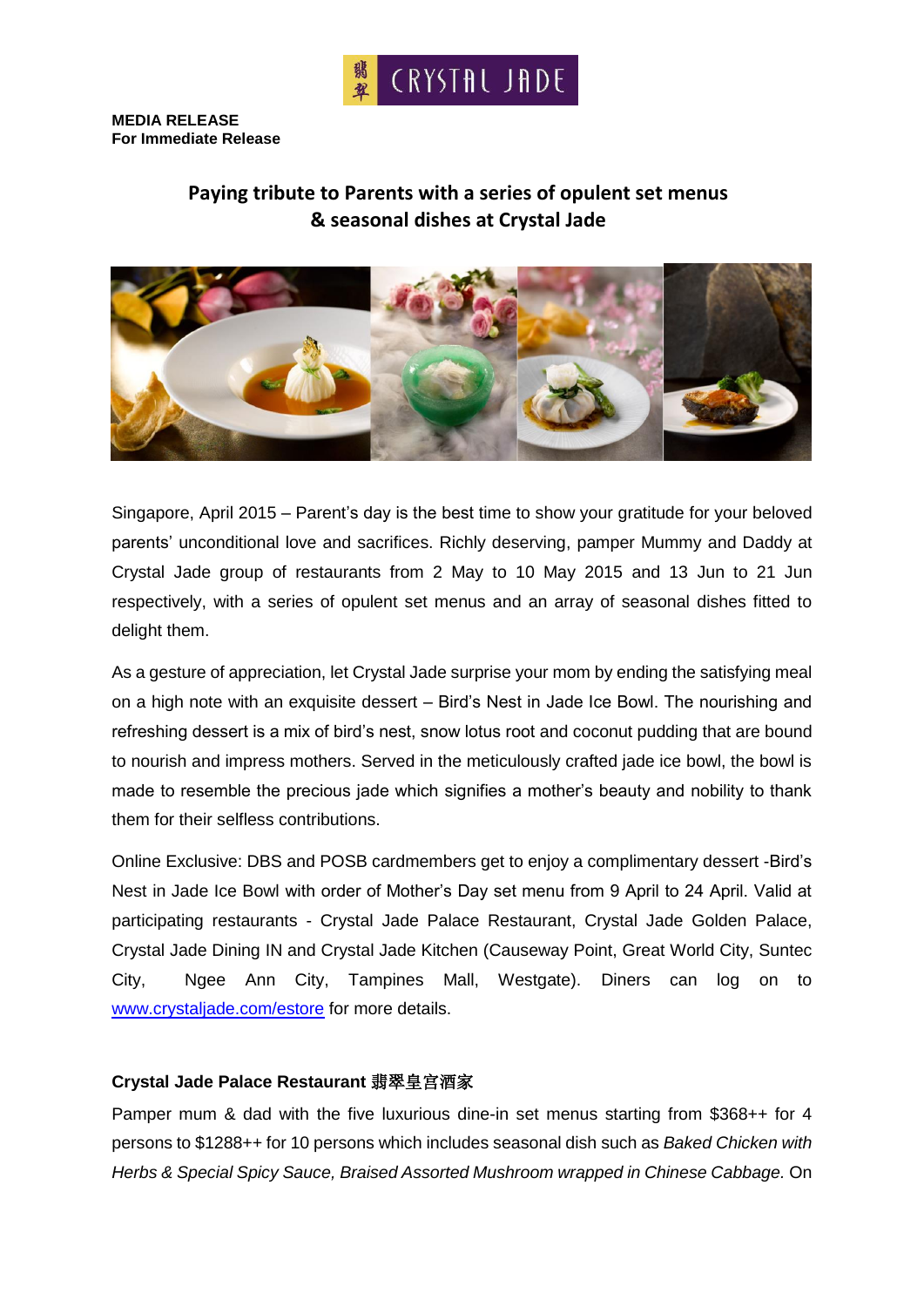this special occasion, indulge in specially created seasonal dishes with the nourishing *Doubleboiled Fish Maw Soup with South African Fresh Abalone &* Cabbage or the luxurious *Braised Japanese Sea Cucumber stuffed with Minced Kurobuta Pork.* 

**#04-19 Ngee Ann City, 391 Orchard Road | Tel: 6735 2388**

# **Crystal Jade Golden Palace at Paragon** 翡翠金阁

In the elegant backdrop of Crystal Jade Golden Palace at Paragon, customers can revel in style and relish in five dine-in set menus starting from \$348++ for 4 persons to \$1,338++ for 10 persons for Mother's Day or \$418++ for 4 persons to \$1168++ for 10 persons during Father's Day. Let mum indulge in dishes like the *Sautéed Sliced Fish Maw with Assorted Vegetable served in Pumpkin Nest* or *Braised Fish Maw with Live Prawn & Beancurd in Pumpkin Broth*. Reward dad with the *Steamed Giant Grouper Fillet with Plum in Teochew Style* or *Braised Goose Web & Mustard Green in Teochew Style.*

**#05-22 Paragon, 290 Orchard Road | Tel: 6734 6866**

# **Crystal Jade Dining IN** 翡翠善坊

Conveniently located at VivoCity, select from four Parent's Day set menus starting from \$328++ for 4 persons to \$738++ for 10 persons. Tuck into luxurious items such *as Braised Bird's Nest with Mushroom and Tofu wrapped in Egg White* or savour the *flavourful Pan-fried Sea Perch Fillet with Truffle*.

*#01-112 VivoCity, 1 Harbourfront Walk | Tel: 6278 5626*

# **Crystal Jade Kitchen**翡翠小厨 **| Crystal Jade Steamboat Restaurant** 翡翠火锅酒家

Meticulously tailored for a wider audience in mind, choose from up to three affordable set menus from \$328.80++ for four persons to \$728.80++ for 10 persons. Try the sumptuous *Braised Abalone (10-head) with Sea Cucumber & Mushroom in Pumpkin Broth* or *Sautéed Scallop with Mushroom & Black Truffle served in Hot Stone.*

#### **Crystal Jade Steamboat Restaurant**

| Zhongshan Mall | Zhongshan Mall #01-18 | 6339 0283 |
|----------------|-----------------------|-----------|
|                |                       |           |

#### **Crystal Jade Kitchen**

| <b>Tampines Mall</b>    | Tampines Mall #B1-11    | 6788 0633 |
|-------------------------|-------------------------|-----------|
| <b>Great World City</b> | Great World City #03-30 | 6738 2911 |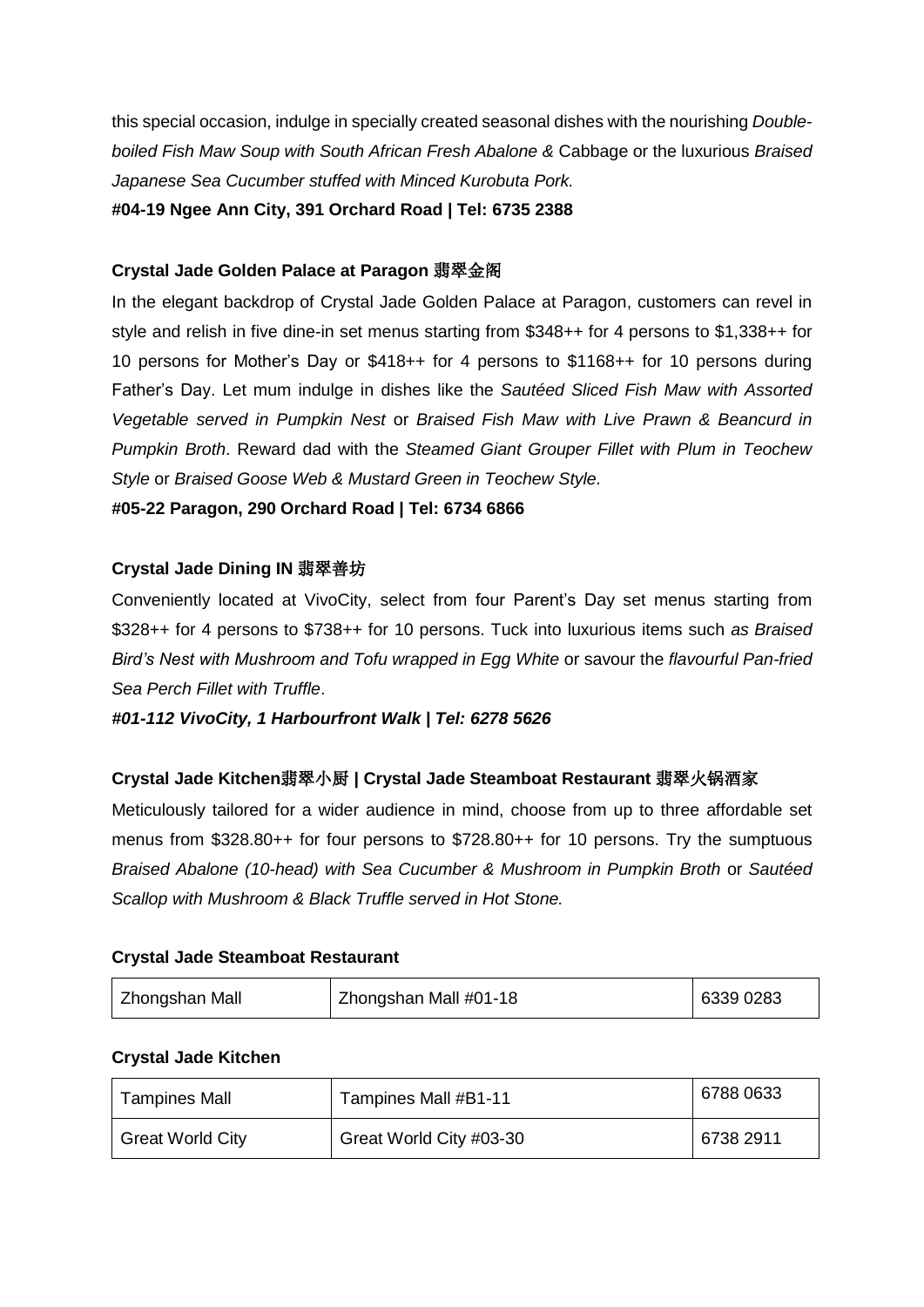| <b>Holland Village</b> | Holland Village, No.2 Lor Mambong | 6469 0300 |
|------------------------|-----------------------------------|-----------|
| Ngee Ann City          | Ngee Ann City #B2-38              | 6238 1411 |
| The Clementi Mall      | The Clementi Mall #03-54          | 6659 9215 |
| Causeway Point         | Causeway Point #05-10             | 6891 1779 |
| <b>Suntec City</b>     | Suntec City #B1-112               | 6884 5172 |
| Westgate               | Westgate $#04-42$                 | 6465 9822 |
| Plaza Singapura        | Plaza Singapura #02-32            | 6336 2833 |

# **Crystal Jade Jiangnan** 翡翠江南 | **Crystal Jade La Mian Xiao Long Bao** 翡翠拉面小笼包

Diners may opt to savour delectable specialities with influences from the increasingly popular Shanghainese cuisine. Select from 4 set menus ranging from \$148++ for 4 persons to \$368++ for 10 persons, at convenient locations around the island. The signature *Xiao Long Bao* and *Deep-fried Crispy Duck* are definitely must-try dishes in the set menus.

#### **Crystal Jade Jiangnan**

| VivoCity | VivoCity #01-52 | 6221 1830 |
|----------|-----------------|-----------|
|----------|-----------------|-----------|

# **Crystal Jade La Mian Xiao Long Bao**

| Ngee Ann City           | Ngee Ann City #04-27      | 6238 1661 |
|-------------------------|---------------------------|-----------|
| Jurong Point            | Jurong Point 2 #03-96     | 6790 2212 |
| <b>Great World City</b> | Great World City #02-54   | 6738 5595 |
| <b>Holland Avenue</b>   | <b>Holland Avenue 241</b> | 6463 0968 |
| <b>Bugis Junction</b>   | Bugis Junction #B1-04A    | 6339 6902 |

# **Crystal Jade Korean Ginseng Chicken & BBQ** 翡翠参鸡汤烧烤 (韩国料理)

Korean food fans can bring Mum & Dad to dine at this outlet conveniently located at Ngee Ann City. At \$198++ for 4 persons, choose from the delish *Prime Wagyu Beef or Korean Imperial Hotpot*. The set also includes the *authentic Korean Ginseng Chicken Soup*, an all-time favourite.

#### **#B2-36A Ngee Ann City, 391 Orchard Road. Tel: 6733 3229**